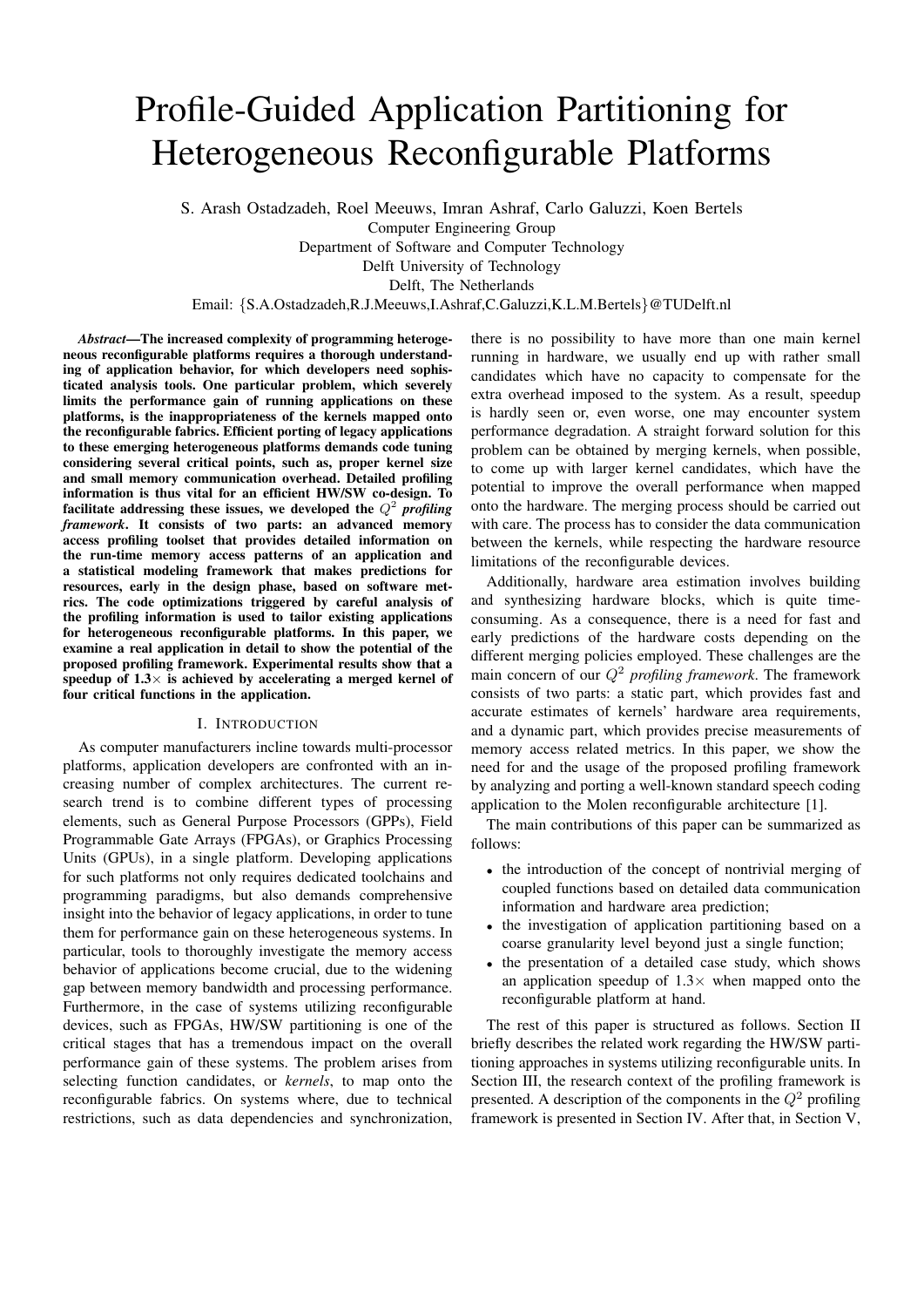we present a case study. Finally, Section VI concludes the paper.

# II. RELATED WORK

The widespread utilization of heterogeneous reconfigurable systems relies on the availability of appropriate tools to assist developers in mapping existing applications onto these systems by reducing the time effort and efficiently exploiting the provided flexibility. The focus of this work is on application partitioning to determine which part(s) of the code should be mapped onto reconfigurable fabrics (hardware tasks) and which part(s) should be retained for execution on the GPP (software tasks). Generally, the HW/SW partitioning process can be performed based on different levels of granularity, such as, loops or functions. Profiling, the process of monitoring an application to spotlight specific code regions that intensely use up resources, is an essential step within the design process for many software and hardware systems. HW/SW partitioning has been an active field of research in the last decades. Many different results have been proposed during these years. For this reason, in the following, we limit the analysis of the related work only to those that consider application partitioning based on some profiling data.

In [2], a HW/SW partitioning approach is proposed for dynamically reconfigurable architectures consisting of a GPP and an FPGA. The main focus of the presented approach is on the temporal aspect of an application not on the spatial one. The partitioning is carried out at a fine-grained level, i.e., at loop and basic block levels, with the goal of optimizing the total application execution time. In the compilation flow, C source code of an application is preprocessed to extract loops as hardware candidates. Furthermore, multiple optimized versions of the loops are created by compiler transformations. Each extracted loop candidate is profiled to estimate the total software time, execution frequency, memory bandwidth requirement and the trace behavior. A quick synthesis is also performed to estimate the delay and the area needed for the hardware implementations. The loop entry trace profiling is used to find out the exact runtime sequence of all hardware candidate loops. The details of the various profiling processes are not presented. In the end, the extracted information are fed to the HW/SW partitioner to decide which loops should go to the hardware, and which versions of the loops should be used.

A HW/SW partitioning and code generation flow for reconfigurable platforms is presented in [3]. Given the C code of a target application, the user has to manually identify and tag computation blocks in the source code to be extracted for implementation on FPGA. Since in their target architecture, the reconfigurable array is part of the GPP's data path, there is a severe restriction of candidates that can be moved to the hardware. Candidates can only contain small computation blocks with few inputs and outputs. After that, a simulator evaluates the code using the cycle counts specified by the user for the tagged blocks. A profiler returns the number of cycles used to execute each line of code. To estimate the cycle count of the FPGA code blocks, the authors use

heuristics to have a quick performance evaluation. As a result, the estimation may not be accurate enough. The partitioning problem is addressed by exploring different HW/SW tradeoffs based on the performance profiles, with the objective of maximizing the overall performance, while satisfying FPGA mapping size constraints. This objective is formulated as a boolean programming problem.

Santambrogio et al. [4] proposed a methodology based on the *adaptive programming* technique to evaluate and subsequently perform HW/SW partitioning for a SoC that employs dynamically reconfigurable hardware and software programmable cores. They developed quantitative evaluation metrics to evaluate the reconfigurable system performance and to represent the performance of software in a SoC from an application-specific, input-oriented point of view. A performance model is built with the associated evaluation metric to identify application-specific input behavior of software modules. This general performance model is then embedded along with hardware performance models to yield a flexible mean to evaluate the performance impact of different partitioning and allocation decisions. A profiler enhanced by implementing *adaptive metrics* is used to reveal the potential in functions for performance improvement as a result of transformation into the adaptive form.

Apart from the traditional partitioning methods, different heuristic and evolutionary methods are also investigated to solve this problem. In [5], a heuristic searching approach is presented based on the *Ant Colony Optimization* (ACO) algorithm. Both global and local heuristics are combined in a stochastic decision making process to effectively explore the search space. As authors state, profiling information can also be utilized in the decision strategies to assign tasks to different resources. However, no reported study exists for such a work.

A design methodology for the application partitioning of reconfigurable MPSoCs is presented in [6]. The methodology supports the partitioning of an application between several processing elements (SW/SW partitioning) at the function level, as well as, HW/SW partitioning. A combination of a dynamic profiler (AMD *CodeAnalyst*) and a developed tracing tool, is utilized together with manual code analysis to analyze data communication between functions. The parameters used for the partitioning decision are extracted from the results obtained in the code analysis step, such as, the execution contribution of each function, the call graph, and the communication graph. For the SW/SW partitioning, hierarchical clustering is utilized, which is based on heuristics and, thus, it is faster than ILP. The partitioning algorithm can consider some critical issues, such as, workload balancing and minimal interprocessor communication. A tool is also developed to analyze the output of detailed *CodeAnalyst* profile to automatically calculate block and loop nesting, the timing of loops and functions, the function affiliation of loops and the calculation of the threshold, which defines hotspots in code fragments. This information can be used for HW/SW partitioning in systems incorporating reconfigurable fabrics.

The approach taken in [6] is similar to our work with regard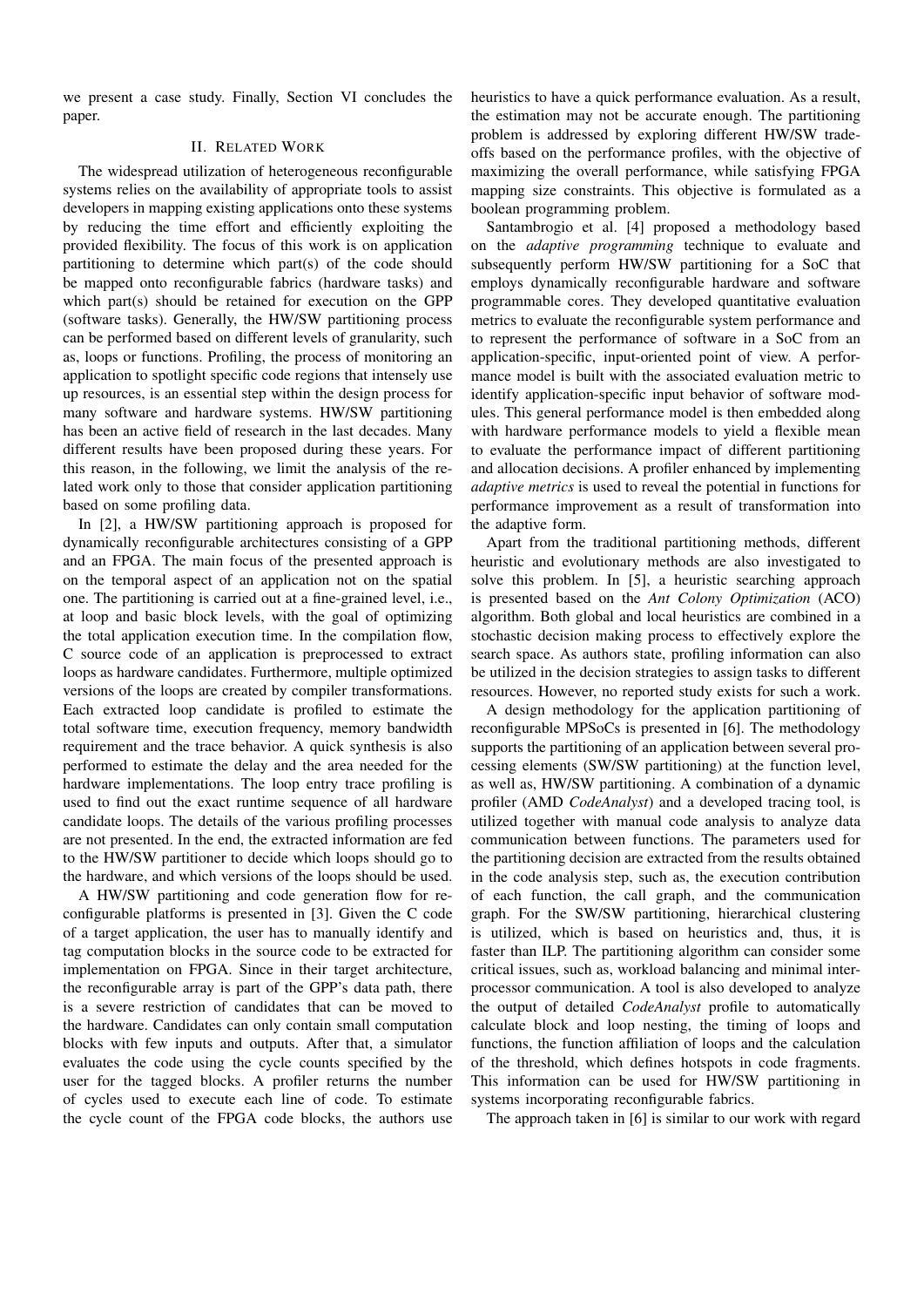to addressing application partitioning on the coarse function level. However, in our approach we utilize a different set of input data. *Instead of the common call graph, utilized by [6], we employ the Quantitative Data Usage (QDU) graph [7] as the primary reference for partitioning the application*. The information about the data communication between functions, represented by this graph, is *automatically* determined by our advanced profiling toolset. In contrast, other prominent works perform this task manually. Although this may be feasible for small examples, more complex applications, such as the case study presented in this paper, pose serious problems in manually determining the data communication among functions. In addition, call-graph-driven application partitioning may not result in an efficient clustering of the application. This may happen because of tight bindings between functions that do not directly call one another. This phenomenon is investigated in detail in Section V.

As FPGAs contain increasing amounts of reconfigurable area, there is an increasing incentive to map larger code segments onto the reconfigurable fabric. *This implies that the focus of the reconfigurable computing research will shift from fine-grained HW/SW partitioning to coarser-grained partitioning approaches, enabling the mapping of complete functions or clusters of functions.* To the best of our knowledge, there is no other work that proposes to merge functions based on accurate data communication information and resource estimates. *The merging of tightly communicating functions into one provides a simplified and coherent view of application tasks and enables powerful optimizations with regard to memory requirements and area consumption.*

## III. RESEARCH CONTEXT

The work presented in this paper, although not restricted to any specific architecture, has been developed in the context of the Delft Workbench (DWB). The DWB is a semi-automatic tool platform for integrated HW/SW co-design, targeting heterogeneous computing systems containing reconfigurable components. It addresses the entire design cycle from profiling and partitioning to synthesis and compilation of an application. It focuses on four main steps within the entire heterogeneous system design. The first step is related to application profiling [7], [8], [9] and coarse-grained task partitioning [10], [11], which is also the focus of this work. In the second step, finegrained hardware code segmentation is investigated along with possible parallelization of the code segments [12]. Following the decision to map particular code segments onto the hardware, a *retargetable compiler* [13] generates new object code, which contains calls to reconfigurable hardware blocks for selected segments of the code. Finally, in the last step, *VHDL generation* [14], the identified code segments are translated into hardware blocks.

# IV. Q<sup>2</sup> PROFILING FRAMEWORK

Fig. 1 depicts the two profiling parts in the Q<sup>2</sup> *profiling framework*. The static profiling part extracts code characteristics from the application source code. These characteristics are



Fig. 1. The  $Q^2$  Profiling framework within the DWB platform.

used by a linear model to make fast and early prediction of the FPGA area requirement for the functions in the application. The dynamic profiling part focuses on examining the runtime behavior of the application. In the dynamic part, we utilize the common general profiler, *gprof* [15] only to produce the call graph of the application. The execution timing provided by *gprof* is sample-based and, thus, it is imprecise. For this purpose, we use our own profiler, MAIP, which provides very accurate measurements of the execution time percentage for each function with respect to the whole execution time of the application. Furthermore, MAIP distinguishes between memory access and computational operations, as well as, local and non-local memory accesses. Therefore, a number of valuable parameters, such as the ratio of memory access instructions to the total instructions, can be measured. The outputs of the different tools are stored in flat profiles as well as in an XML description file for portability. This information is utilized in the clustering framework for application partitioning and subsequently mapping/scheduling on the target architecture. Furthermore, a parallelization unit examines the profiling data to discover potential concurrencies within and between the tasks of the application.

# *A.* Quipu *Modeling Approach*

Static profiling consists of the *Quipu* modeling approach, which is presented in [9]. The approach is generic and not limited to any particular platform or toolchain by allowing the generated models to be recalibrated for different tools and platforms, contrary to the majority of existing techniques. Furthermore, a major strength of *Quipu* models is their linear nature. Although the statistical techniques used to create the models may be very time-consuming, the resulting prediction model requires only a few multiplications in addition to parsing the source code. This allows for the integration of *Quipu* models in highly iterative design processes, where estimates are recalculated many times in a short period of time. Additionally, as *Quipu* models are based on measurements from C code, very early predictions become possible. Although such early predictions introduce a relatively large error of 10% to 20%, they allow designers to make important decisions on hardware mapping at an earlier stage.

In [16], we have introduced Software Complexity Metrics (SCMs) to quantify the characteristic aspects of software code. Examples of SCMs include the number of operators/loops, the cyclomatic complexity, or more complex metrics involving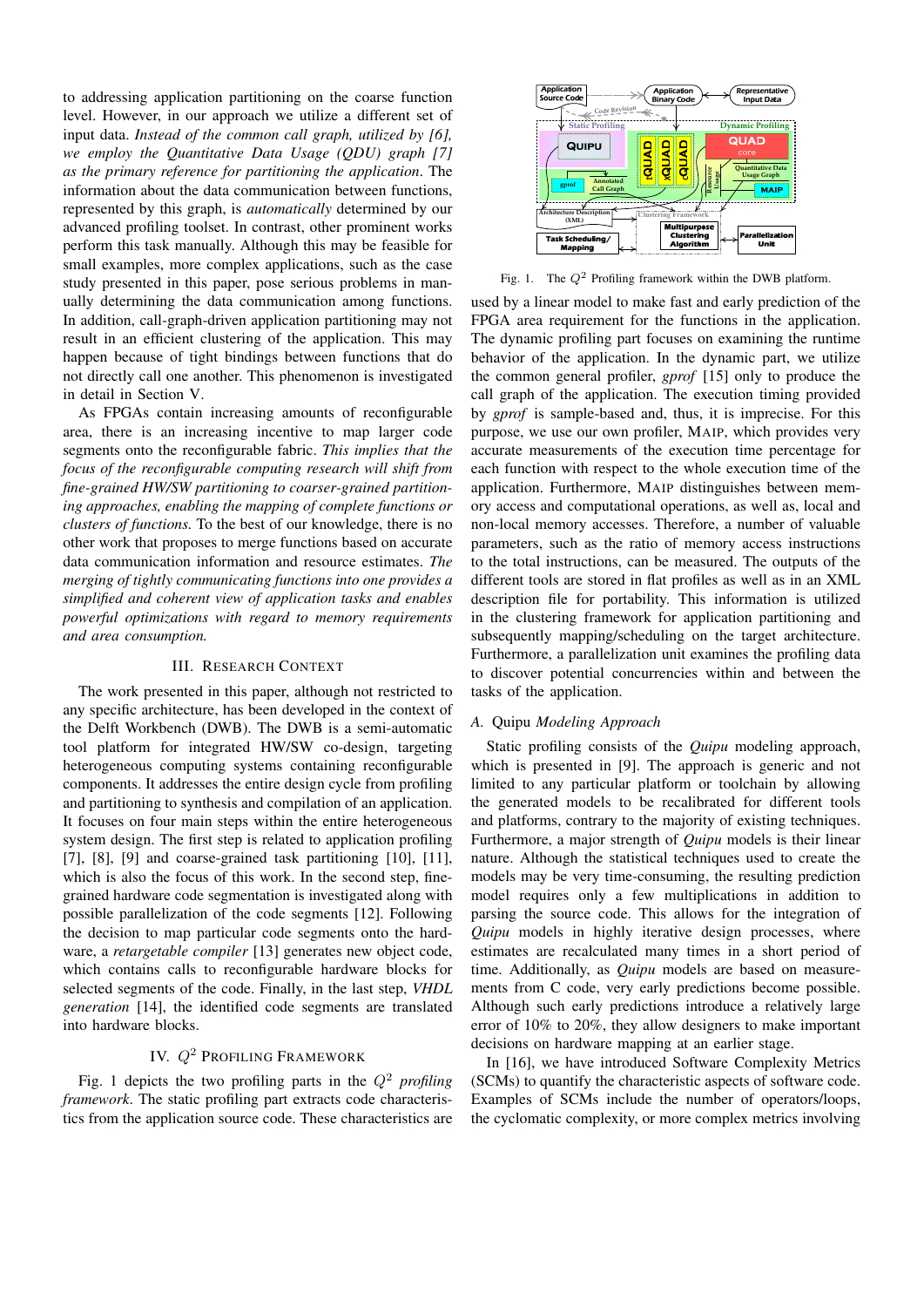data-flow analysis. Currently, we use 58 SCMs as a base for our model. *Quipu* extracts SCMs and hardware characteristics from a kernel library *of 247 kernels spanning a wide variety of application domains, contrary to many existing techniques, which use libraries of tens of kernels at most*. This allows building *general* as well as *domain-specific* models. In the context of this paper, we have extended the kernel library with 65 floating point kernels. This greatly improves the applicability of *Quipu* models by allowing more accurate predictions for many compute-intensive applications from the multimedia, scientific, and other domains.

# *B.* QUAD *Dynamic Memory Profiling Toolset*

The QUAD toolset consists of several tools developed to provide a complete overview of the memory access behavior of an application, as well as, to provide fine-grained detailed memory access related statistics. The QUAD [7] core module primarily detects the actual data dependencies at the functionlevel. The tracing module implemented in the QUAD core is subsequently utilized in CQUAD to reveal the data communication patterns of pairs of cooperating functions. XQUAD [17] augments the memory access profiling data with extra information regarding individual data objects defined in the application source code. TQUAD [8] reveals the memory bandwidth usage of each function in terms of relative execution timings. All the tools in the QUAD toolset are implemented utilizing the Pin [18] Dynamic Binary Instrumentation (DBI) framework.

# V. CASE STUDY

In this section, we present concise analyses of a real application from the speech processing domain, namely the *MELP vocoder*, to show the efficiency and applicability of the developed tools in the  $Q^2$  *profiling framework*. The main goal of the case study is to have an early, yet comprehensive, understanding of the application behavior concerning memory and required area. The extracted profiling information is subsequently utilized to merge critical functions and to map the application onto the Molen reconfigurable architecture.

# *A. MELP Overview*

The MELP (Mixed Excitation Linear Prediction) vocoder is a standard [19] low rate speech coder selected by USDoD and used mainly in military/satellite communications, and secure voice/radio devices. The initial MELP algorithm was invented by Alan McCree in the mid 90s at the CSIP in Georgia Institute of Technology. Later, the coder was developed by a team from Texas Instruments Corporate Research and Atlanta Signal Processors. MELP is particularly robust in difficult background noise environments and very efficient in its computational requirements. As a result, it has low power consumption, which is a crucial consideration in embedded and dedicated hardware systems.

*Algorithm Description.* The MELP Vocoder is based on the traditional Linear Predictive Coding (LPC) parametric



Fig. 2. The MELP vocoder block diagram.

model, but also includes some extra features, namely, mixedexcitation, aperiodic pulses, pulse dispersion, and adaptive spectral enhancement. These additional features mainly improve the excitation structure of LPC along with an accurate simulation of the natural speech. The mixed-excitation is implemented using a multi-band mixing model to reduce the buzz usually associated with LPC vocoders. Then, a linear prediction analysis is performed on the input speech using a hamming window. The LPC residual signal is calculated by filtering the input speech signal with the prediction filter, whose coefficients were determined by the linear prediction analysis. At this point, the final pitch estimate is calculated using the low-pass filtered residual signal. The gain is estimated afterwards. To put the speech data (LPC coefficients, pitch, gain, and bandpass voicing) into a smaller representation, Vector Quantization (VQ) is used. The encoded data, which are formed into packets, along with the VQ codebook, constitute the MELP bitstream. Channel coupling will also be generated subsequently. The decoding phase is less complex than the encoding. The packets are decomposed out of the bitstream and are processed for factors extraction and channel decoupling. Initially, the speech signal in each frequency band is recovered, and then the output speech signal is created by applying the voicing filter and adaptive spectral enhancement post filter. MELP can synthesize speech using either periodic or aperiodic pulses. Aperiodic pulses are most often used during transition regions between voiced and unvoiced segments of the speech signal. A pulse dispersion filter, based on a spectrally flattened triangle pulse, is used in the final stage to spread the excitation energy with a pitch period. This, in turn, reduces the harsh quality of the synthetic speech. A block diagram of the MELP vocoder is shown in Fig. 2.

### *B. Experimental Setup*

All experiments were performed on two different platforms. We used the QUAD toolset on an Intel 32-bit Core2 Duo E8500 @3.16 GHz, running Linux kernel v2.6.34. The application was also executed on the embedded PPC 440 @400 MHz, which is integrated in a Xilinx ML510, Virtex 5 FX 130T with 1.3 MB BRAM FPGA board. On this platform, we instrumented the functions, counting the number of cycles for each function call using the PPC Time Base register which is incremented each clock cycle. The MELP application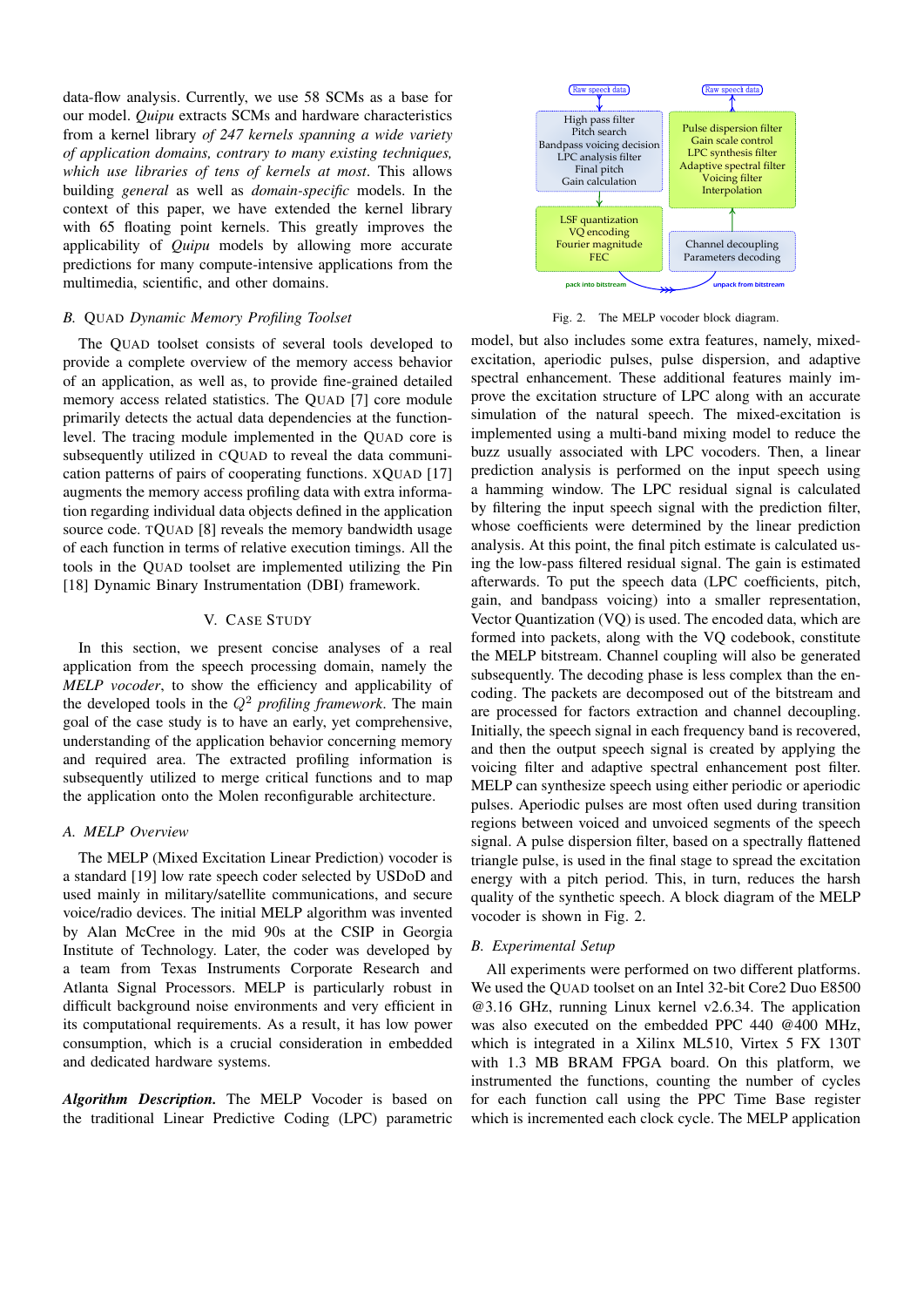TABLE I RESULTS OF THE PRELIMINARY ANALYSIS OF THE MELP APPLICATION CONTAINING THE TOP 10 KERNELS.

| <b>Kernel</b> | Exec. time $^a$ | Calls  | Area $^b$ | hMAR <sup>c</sup> | $S$ peedup $d$ |
|---------------|-----------------|--------|-----------|-------------------|----------------|
| vq_ms4        | 23.28           | 2268   | 36337     | 18.99             | 1.30           |
| zerflt        | 19.56           | 22303  | 540       | 19.40             | 1.24           |
| find pitch    | 14.88           | 9072   | 2202      | 31.21             | 1.17           |
| polfit        | 11.53           | 18144  | 610       | 26.20             | 1.13           |
| frac_pch      | 10.18           | 32097  | 4760      | 22.42             | 1.11           |
| fft           | 8.15            | 1891   | 2903      | 23.35             | 1.09           |
| $lsp_g$       | 2.16            | 687115 | 1053      | 7.59              | 1.02           |
| vq enc        | 2.09            | 2268   | 557       | 22.47             | 1.02           |
| envelope      | 1.77            | 9072   | 810       | 26.59             | 1.02           |
| autocorr      | 1.19            | 2268   | 560       | 32.95             | 1.01           |

*a* Percentage of the execution time contribution reported by MAIP.

*b* Number of slices predicted by *Quipu* model generated for Virtex5 and Delft Workbench.

*c* heap Memory Access Ratio (hMAR), reported by MAIP.

*d* Theoretical application speedup calculated with Amdahl's Law.

source code was compiled with *gcc* v4.1.1, with *-O2* compiler optimizations on both platforms. The MELP implementation consists of 25 source files with, in total, 70 functions. For the experiments, we encoded a sample voice recording of male voice fragments in 8000 sample/s raw PCM format. The *Quipu* model that we utilize in this paper was generated for a combination of the *DWARV* C-to-VHDL compiler [14] and Xilinx ISE 13.2 for the Virtex 5 FX 130T FPGA.

# *C. Experimental Analysis*

In Table I, we list the top 10 kernels according to our MAIP profiling tool. The second column lists the execution time percentage of each kernel reported by MAIP. The top kernel *vq ms4*, the main part of the vector quantization stage, accounts for 23.28% of the total execution time. The subsequent four kernels in the top 5 are part of the linear prediction analysis and together account for 56.15% of the total execution time. Then, there is *fft* accounting for 8.15% and some remaining smaller kernels accounting for 7.21%. In the third column, the number of calls to each function is listed.

The *Quipu* area estimates for each kernel are listed in the fourth column. Given that the Virtex5 FPGA on the ML510 board has 20480 slices available, notice that all kernels except *vq ms4* are predicted to fit. The reason why *vq ms4* exceeds the size of the FPGA is the corresponding large size of the function itself. It consists of 210 lines of code, contains 12 loops, and has a nesting depth of 9. Although this function cannot be mapped to hardware, ample room remains for speedup in the remaining kernels.

From the fifth column, the hMAR, we can see that all but one kernel spend roughly 20% to 30% of their execution times in accessing the heap. One exception is the *lsp\_g* kernel, which contains one loop that performs one heap load but executes several other operations per iteration. A high hMAR ratio indicates that the increased performance of hardware implementation is counteracted by latencies in accessing the heap, if we assume that such accesses cannot be further reduced. In the case of these top 10 kernels, the hMAR is low enough to allow for reasonable speedups.

In addition to the area predictions, the theoretical application

speedups are also reported in the last column. These speedups are calculated using Amdahl's law, assuming an unlimited speedup for the kernel(s) in question, as follows:

$$
\lim_{p \to \infty} \frac{p}{1 - f(p - 1)} = \frac{1}{f} = \frac{1}{1 - s},
$$
\n(1)

where  $p$  is the speedup factor of the accelerated part,  $f$  is the percentual execution contribution of the sequential part, and s is the original percentual execution contribution of the accelerated part. We can see that without merging some kernels together the maximum possible theoretical speedup would be  $1.30\times$ . As this speedup is bound to be much lower, it is desirable to find a combination of kernels that has a larger computational contribution and, therefore, allows for a larger speedup.

QUAD Profiling. We utilized QUAD to reveal the data communications between different functions of the MELP application. Due to space limitations, only a part of the resulting QDU graph is shown in Fig. 3.

Not every heavy data communication leads to a potential memory bottleneck. A more detailed investigation is required to pinpoint problems related to memory accesses. Special attention has to be given to the size of the accessed memory blocks, to the locality, to the reusability, and, most significantly, to the placement of data (on-/off-chip data allocation), where applicable. For our experimental setup, there was no off-chip data allocation due to Molen restrictions, however, this property must be considered in general.

In the top part of Table II, we see an overview of the different candidates for merging. The candidates were selected by examining functions that would fit on the FPGA and had intense communication. As expected, by inspecting the source code, we noticed that these functions were almost always called together and in similar sequences. In the analysis phase,  $Q^2$  provides the computational intensity, hardware area estimates, and insight to the communication intensity. As the QDU graph suggests, an obvious merging option would be to combine *polflt* and *zerflt*. It should be noted that examining the call graph for the application displays no calling link between these two function, although they are tightly coupled. These two functions together contribute 31.09% to the execution time. They are intensively communicating, and after inspecting the code, they appear to be called in sequence in almost all cases. Row  $o_1$  lists the tentative data for this merging option. Note that the merged kernel has a larger theoretical speedup than the individual kernels.

The QDU graph also reveals that two other functions, from the top 10, are intensely communicating with *polflt* and *zerflt*, namely *find\_pitch* and *frac\_pch*. Again, the  $Q^2$  framework helps us identify these kernels, as the predicted area for each of them is relatively small, and the communication with other functions is quite intense. However, when we investigate the code, we find that these four functions are not called in a consistent order throughout the code. Sometimes only the filters are executed, sometimes *find pitch* is also included,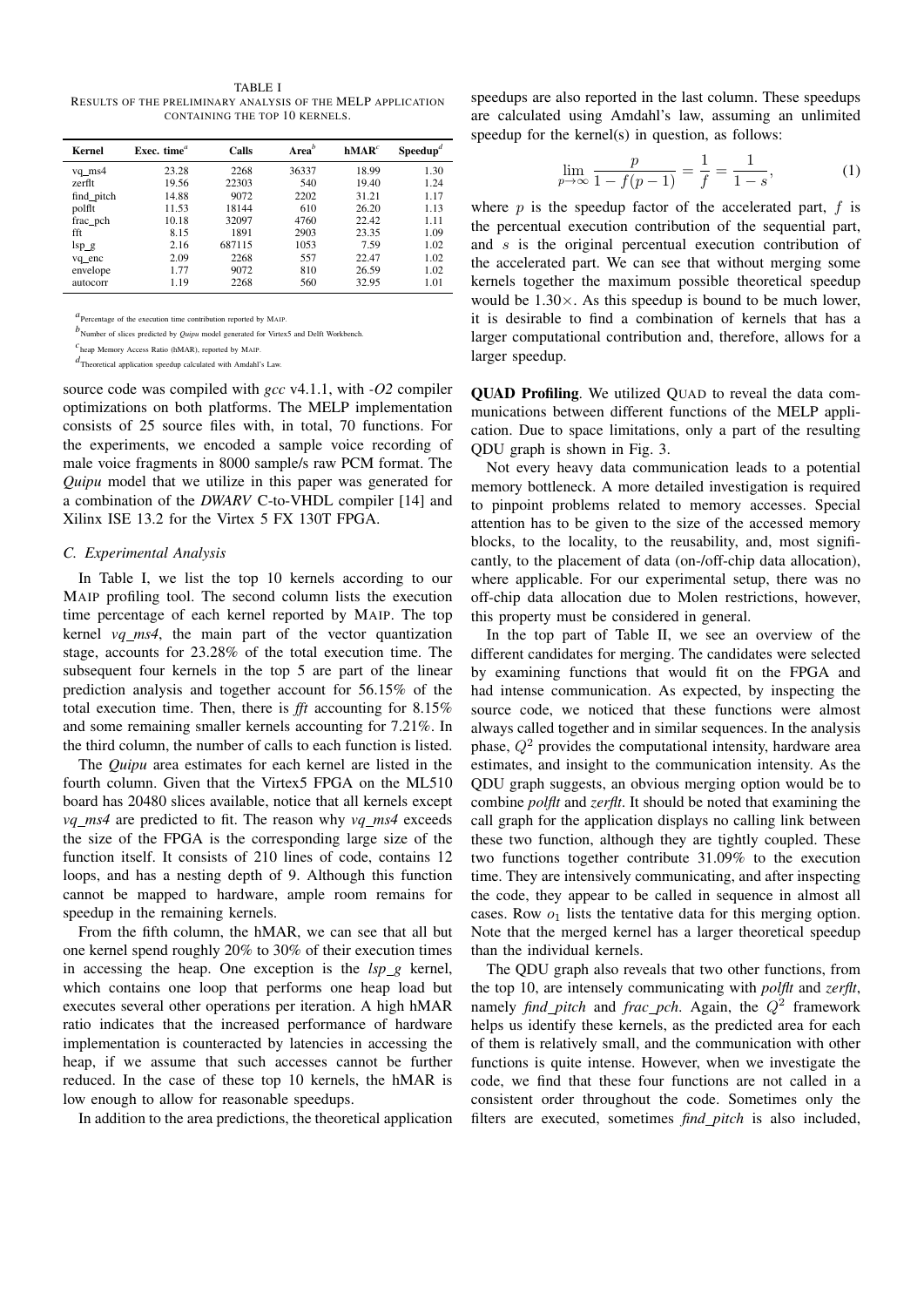

Fig. 3. The QDU graph of the MELP application before merging.

TABLE II

RESULTS OF THE ANALYSIS OF THE MERGING CANDIDATES AND FINAL MERGED KERNELS AND THE ACTUAL SYNTHESIS RESULTS.

| id                               | Kernel                           | Area (slices)      |                    | Exec. time $a$          | $t_{sw}(\mathbf{s})^b$ | $t_{hw}(\mathbf{s})^c$ | Speedup              |                      |                                     |
|----------------------------------|----------------------------------|--------------------|--------------------|-------------------------|------------------------|------------------------|----------------------|----------------------|-------------------------------------|
|                                  |                                  | Predicted          | Actual             |                         |                        |                        | <b>Kernel</b>        | Theoretical          | <b>Application</b><br><b>Actual</b> |
| $k_1$<br>$k_2$                   | zerflt<br>find_pitch<br>polfit   | 522<br>1900<br>661 | 401<br>2205<br>421 | 19.56<br>14.88<br>11.53 | 381<br>3370<br>513     | 181<br>1824<br>152     | 1.24<br>1.17<br>1.13 | 2.10<br>1.85<br>3.38 | 1.11<br>1.07<br>1.09                |
| $k_3$<br>$k_4$                   | frac_pch                         | 4760               | n.a.               | 10.18                   | n.a.                   | n.a.                   | 1.11                 | n.a.                 | n.a.                                |
| O <sub>1</sub><br>O <sub>2</sub> | $k_1 + k_3$<br>$o_1 + k_2 + k_4$ | 1183<br>8112       | n.a.<br>n.a.       | 31.09<br>56.15          | 894<br>n.a.            | 333<br>n.a.            | 1.45<br>2.28         | 2.68<br>n.a.         | 1.24<br>n.a.                        |
|                                  |                                  |                    |                    |                         |                        |                        |                      |                      |                                     |
| $m_1$                            | pol_vequ_zerflt                  | 869                | 706                | 26.81                   | 894                    | 365                    | 1.38                 | 2.44                 | 1.19                                |
| m <sub>2</sub>                   | filters_plus_pitch               | 7111               | 6722               | 51.80                   | n.a.                   | n.a.                   | 2.07                 | 1.80                 | 1.30                                |
| $m_{2a}$                         |                                  | ,                  | , 2, 3             | 14.84                   | 4259                   | 2505                   | 2.07                 | 1.70                 | 1.07                                |
| $m_{2b}$                         | , ,                              | ,                  | "                  | 1.54                    | 349                    | 181                    | 2.07                 | 1.92                 | 1.01                                |
| $m_{2c}$                         | ,                                | "                  | , 2                | 28.33                   | 1094                   | 575                    | 2.07                 | 1.90                 | 1.15                                |
| $m_{2d}$                         | ,                                | ,                  | , ,                | 7.09                    | 547                    | 336                    | 2.07                 | 1.63                 | 1.03                                |

*a* Percentage of the execution time contribution as reported by the MAIP profiler.

*b* Time measured on PPC on the ML510.

*c* Time measured with *Modelsim 6.5* simulator targeting ML510 Virtex5 FPGA.

or *frac pch*, other times the filters are omitted. In total, we identified four scenarios. We merged the four kernels and added corresponding *if*-statements to switch on the correct code regions. The combined predictions for this second option are listed in row  $o_2$ .

After we identified the merging candidates using the  $Q^2$ framework, we merged the kernels and performed a new analysis iteration. The results are presented in row  $m_1$  and  $m<sub>2</sub>$  of Table II. As mentioned before, we identified four scenarios of ordering the individual kernels merged in  $m_2$ . For each scenario, we list detailed information in rows  $m_{2a}$  $m_{2d}$ . Observe that the predicted area consumption has been

reduced. The reason for this is the additional opportunities for the compiler to optimize the code. We have also included parts of the new QDU graphs in Figures 4 and 5. Clearly, the communication channels between the kernels have been internalized by the merging process.

We synthesized the kernels and merged kernels in order to validate our predictions and to determine the kernel and application speedups. The results are also listed in Table II. The table includes the execution times in % and in s for the PPC and for the FPGA. The FPGA execution times were determined using the *Modelsim 6.5* simulator using the same input as on the PPC. Furthermore, we also include the